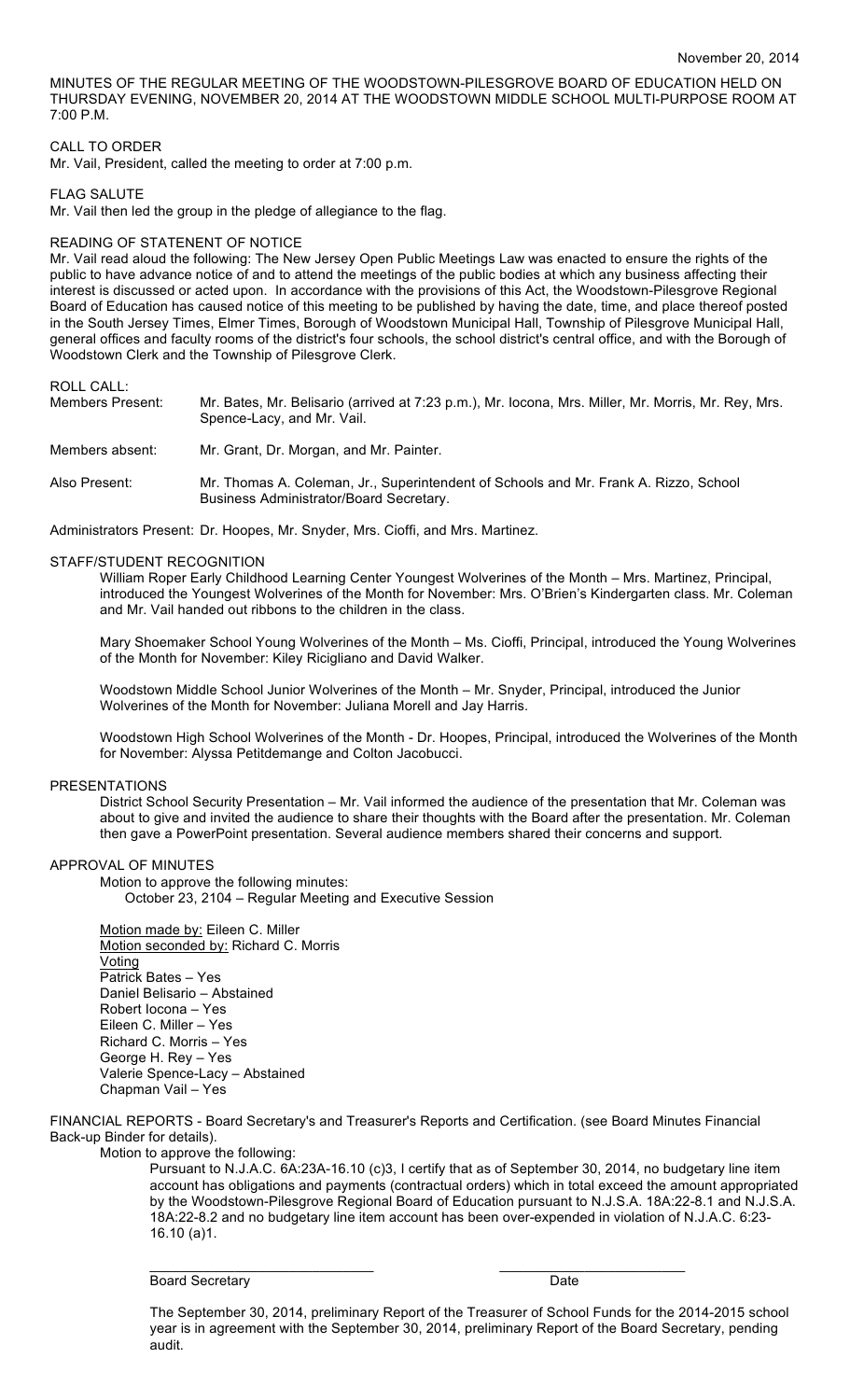Pursuant to N.J.A.C. 6A:23A-16.10(c)4, that the Woodstown-Pilesgrove Regional Board of Education certifies that as of November 20, 2014, and after review of the Secretary's Monthly Financial Report and the Treasurer's Monthly Financial Report and upon consultation with the appropriate district officials, to the best of the Board's knowledge, no major account or fund has been over-expended in violation of N.J.A.C. 6A:23A-16.10(a)1 and that sufficient funds are available to meet the district's financial obligations for the remainder of the fiscal year.

Motion made by: Eileen C. Miller Motion seconded by: Patrick Bates Voting Patrick Bates – Yes Daniel Belisario – Yes Robert Iocona – Yes Eileen C. Miller – Yes Richard C. Morris – Yes George H. Rey – Yes Valerie Spence-Lacy – Yes Chapman Vail – Yes

## Bill List.

Motion to approve EFT's for September 2014, additional hand check payments for September 2014, and payment list for the month of November 2014.

Motion made by: Eileen C. Miller Motion seconded by: Valerie Spence-Lacy **Voting** Patrick Bates – Abstained Daniel Belisario – Yes Robert Iocona – Yes Eileen C. Miller – Yes Richard C. Morris – Yes George H. Rey – Yes Valerie Spence-Lacy – Yes Chapman Vail – Yes

#### Transfers.

Motion to approve the transfer of funds as previously approved by the Superintendent pursuant to 18A:22-8.1 for the month of September 2014 (voting not applicable to sending district representatives).

Motion made by: Eileen C. Miller Motion seconded by: Robert Iocona Voting Patrick Bates – Yes Robert Iocona – Yes Eileen C. Miller – Yes George H. Rey – Yes Valerie Spence-Lacy – Yes Chapman Vail – Yes

Additional Financial Reports.

Motion to accept the following reports (voting not applicable to sending district representatives): Student Activities Account and Athletic Account for the month of October 2014. Scholarships for the month of October 2014. Cafeteria report for the months of September 2014. Woodstown Community School report for the month of October 2014.

Motion made by: Eileen C. Miller Motion seconded by: Valerie Spence-Lacy **Voting** Patrick Bates – Yes Robert Iocona – Yes Eileen C. Miller – Yes George H. Rey – Yes Valerie Spence-Lacy – Yes Chapman Vail – Yes

# AUDIENCE PARTICIPATION - None

EDUCATIONAL PROGRAMS COMMITTEE REPORT AND RECOMMENDATIONS -- Mrs. Eileen Miller, Chairperson Motion to approve the following High School item: High School field trips as follows: 11/14/14 to Haddonfield High School; Marching Band; J. Ludlam. 12/06/14 to Lenape High School, Medford; Chorus; K. Gunther. 12/07/14 to Union Presbyterian Church, Carneys Point; Chorus; K. Gunther. 12/09/14 to Salem High School; FBLA; C. Levitsky. 12/10/14 to Woodstown Diner; Chorus; K. Gunther. 12/16/14 to First Baptist Church, Woodstown; Chorus; K. Gunther. 12/16/14 to Millville High School; Academic League; J. Sorbello.

12/18/14 to Friends Village; Chorus; K. Gunther.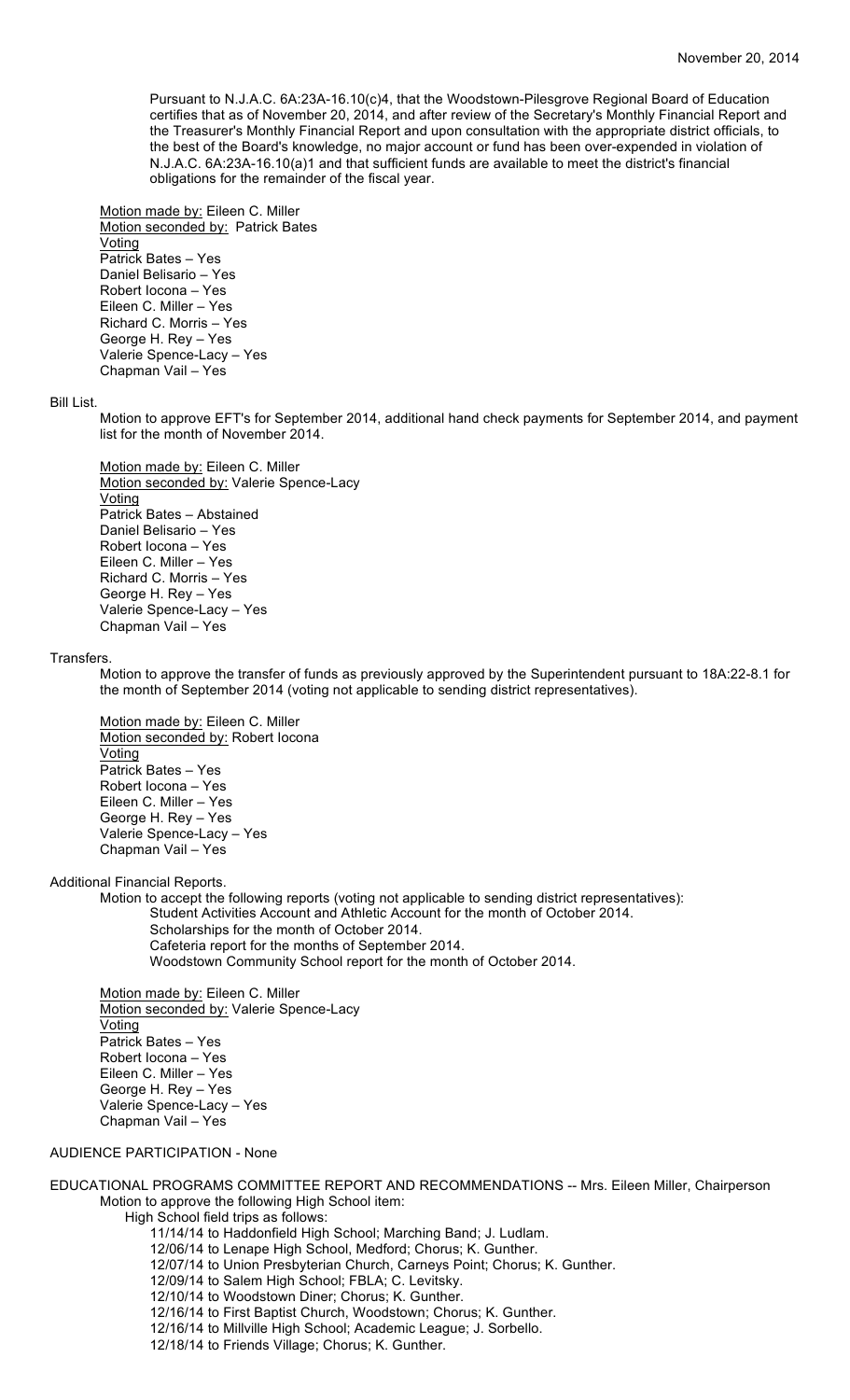01/03/15 to Lenape High School, Medford; Chorus; K. Gunther. 01/08/15 to Rowan University; Chorus; K. Gunther. 01/16/15 to Lenape High School, Medford; Chorus; K. Gunther. 01/23/15 to Eastern Regional High School, Voorhees; Chorus; K. Gunther.

Motion made by: Eileen C. Miller Motion seconded by: Richard C. Morris **Voting** Patrick Bates – Yes Daniel Belisario – Yes Robert Iocona – Yes Eileen C. Miller – Yes Richard C. Morris – Yes George H. Rey – Yes Valerie Spence-Lacy – Yes Chapman Vail – Yes

Motion to approve the following District, High School, Middle School, Shoemaker School, and Early Childhood Learning Center items (voting not applicable to sending district representatives):

Annual Notification of Continuing Placement in Accordance with P.L. 1989, Chapter 152 for student (NJSMART #3856396553) to attend Woodland Country Day School for the 2014-2015 school year.

Shoemaker School field trip as follows: 12/03/14 to High School Auditorium; Chorus; C. Nowmos.

Home instruction recommendations: High School student (Local ID #10448/NJSMART #6681169264) -- medical. Shoemaker School student (Local ID #260124/NJSMART #1935452481) -- medical.

Approval of the Harassment, Intimidation and Bullying report dated October 2014. (NOTE: This report was acknowledged at the October meeting and must now be approved.)

Acknowledgement of receipt of the Harassment, Intimidation and Bullying Report dated November 2014, and to provide notification letters as required to the parents/guardians advising that this information has been provided to the Board of Education.

Mary S. Shoemaker School's 2014-2015 Progress Targets Action Plan and Assurances Statement.

Motion made by: Eileen C. Miller Motion seconded by: George H. Rey **Voting** Patrick Bates – Yes Robert Iocona – Yes Eileen C. Miller – Yes George H. Rey – Yes Valerie Spence-Lacy – Yes Chapman Vail – Yes

POLICY COMMITTEE REPORT AND RECOMMENDATIONS -- Mr. Hue Grant, Chairperson.

Motion to adopt the following policies on second reading (voting not applicable to sending district representatives): Policy #3542.1 -- Local Wellness/Nutrition. (Revised)

Policy #5120 -- Assessment of Individual Needs. (Revised) Policy #6142.4 -- Physical Education and Health. (Revised)

Policy #6146 -- Graduation Requirements. (Revised)

Motion made by: Robert Iocona Motion seconded by: Patrick Bates Voting Patrick Bates – Yes Robert Iocona – Yes Eileen C. Miller – Yes George H. Rey – Yes Valerie Spence-Lacy – Yes Chapman Vail – Yes

PERSONNEL COMMITTEE REPORT AND RECOMMENDATIONS -- Mrs. Valerie Spence-Lacy, Chairperson Motion to approve the following District and High School items as recommended by the Superintendent: Appointment of ticket takers, etc. for the 2014-2015 school year; compensation to be at the negotiated rate of pay. (see page \_\_\_)

> Addition of the following to the district substitute list effective November 21, 2014: Eric Greenwood -- substitute teacher and substitute paraprofessional retroactive to November 5, 2014. Russell Lyden -- substitute teacher and substitute paraprofessional.

Rebecca Stanton -- substitute teacher and substitute paraprofessional.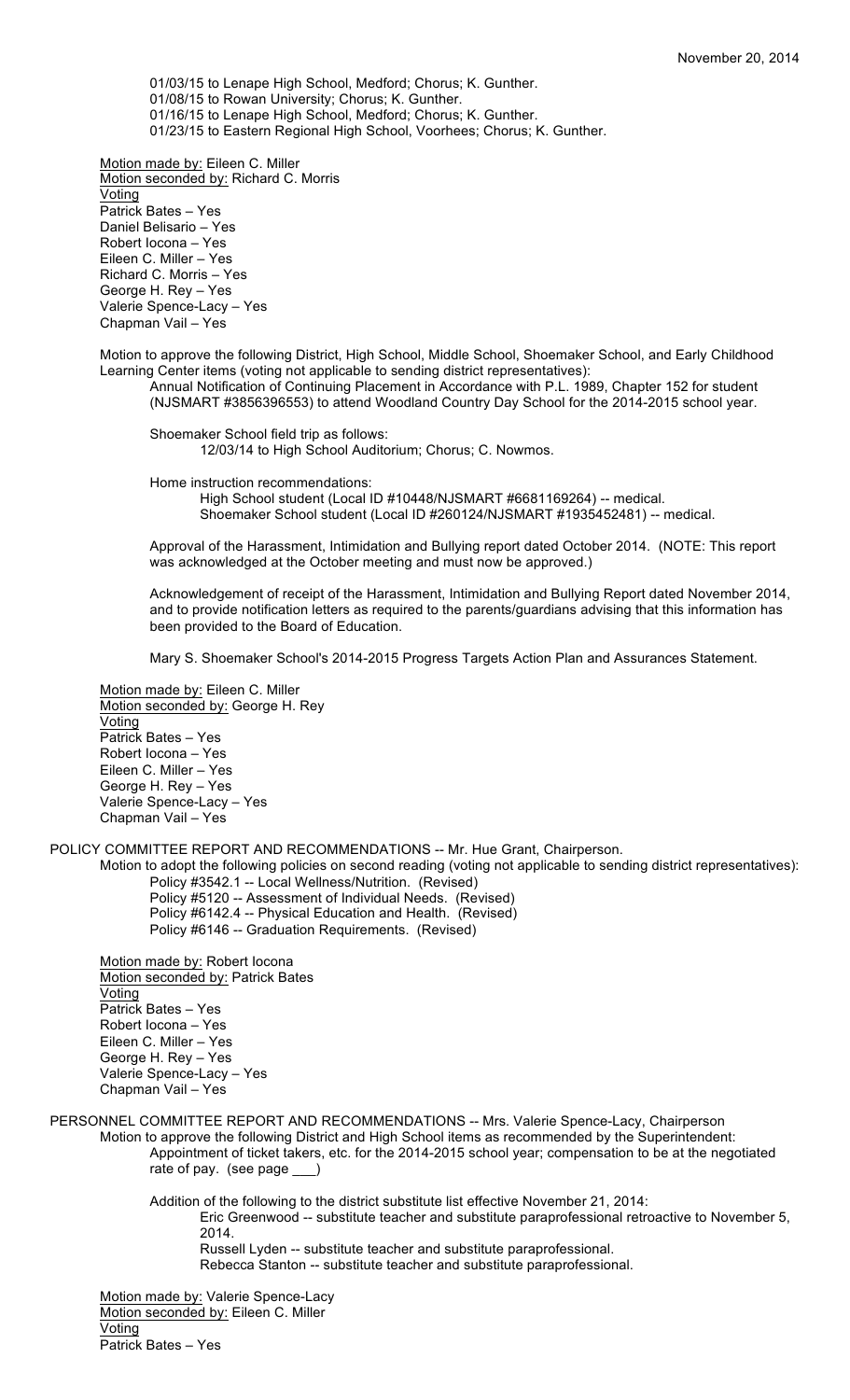Daniel Belisario – Abstained Robert Iocona – Yes Eileen C. Miller – Yes Richard C. Morris – Yes George H. Rey – Yes Valerie Spence-Lacy – Yes Chapman Vail – Yes

Motion to approve the following High School appointment as recommended by the Superintendent (voting not applicable to sending district representatives):

Rita DeFeo as Full-Time Custodian for the High School effective November 21, 2014, through June 30, 2015, at Class III, Step 12 (\$39,985.00), prorated; salary to be adjusted once the WPRSSA negotiated contract is approved. (replacement for Marie Gandy who resigned.)

Motion made by: Valerie Spence-Lacy Motion seconded by: Eileen C. Miller Voting Patrick Bates – Yes Robert Iocona – Yes Eileen C. Miller – Yes George H. Rey – Yes Valerie Spence-Lacy – Yes Chapman Vail – Yes

Motion to approve the following District, High School, Middle School, Shoemaker School, and Early Childhood Learning Center items as recommended by the Superintendent (voting not applicable to sending district representatives):

Appointment of Eric Greenwood as Middle School Long-Term Science Substitute Teacher effective December 1, 2014, through February 20, 2015, during Mrs. Leoni's maternity leave of absence; compensation shall be at the previously established rate of \$125.00 per day for each day worked, no other benefits.

Appointment of Marianne Wurmbach as advisor for the Middle School Builders Club, a position for which there is no stipend.

Seventh period stipend for Laurie Miles effective November 10, 2014, through June 30, 2015. (see page  $\qquad)$ 

Medical leave of absence request of Kathleen Riley, Paraprofessional, effective November 1, 2014, through January 5, 2015, or doctor's release.

Professional development requests as follows: (see page \_\_\_)

- Andrea Bramante to attend the 2014 National Athletic Directors Conference in National Harbor, MD, on December 13-16, 2014.
- Patricia Braxton to attend the New Jersey Association of School Administrators Techspo 2015 in Atlantic City on January 29-30, 2015.
- Gilbert Gonzalez to attend the ISTE 2015 Conference in Philadelphia on June 28 to July, 1 2015.
- Jane (Harvey) Coleman and Meghan Taylor to attend the Bureau of Education & Research "Highly Effective Strategies to Help Your Struggling Students Meet the Common Core State Literacy Standards (Grades 6-12)" seminar in Cherry Hill on December 17, 2014.
- Rebecca Haines to attend the Institute for Educational Development "The Flipped Math Classroom: Practical Strategies to Successfully "Flip" Math Instruction (Grades 6-12)" one-day seminar in Cherry Hill on December 17, 2014.
- Kristine Knorr and Donna Sexton to attend Bureau of Education & Research "Strengthening Your Special Needs Students' Executive Function Skills: Strategies for Organizing Tasks, Time, Materials, and Behavior" seminar in Cherry Hill on December 16, 2014.
- Beverly Haney to attend The Newgrange Education Center's "Wilson FUNDATIONS -- Level K" seminar on December 8, 2014, and the "Wilson FUNDATIONS -- Level 1" seminar on December 9, 2014, both of which are in Princeton.
- Susan Wolf to attend The Newgrange Education Center's "Wilson FUNDATIONS -- Level K" seminar on December 8, 2014, and the "Wilson FUNDATIONS -- Level 2" seminar on December 10, 2014, both of which are in Princeton.

Volunteers for the High School, Shoemaker School, and Early Childhood Learning Center for the 2014- 2015 school year. (see page \_\_\_)

Terminate the employment of Paul Trumbull as Middle School Science Long-Term Substitute Teacher effective November 11, 2014. (NOTE: Mr. Trumbull was substituting for Mr. Allen during his medical leave.)

Acceptance of resignation of Ryan Thomas, Part-Time Student Support Personnel, effective November 11, 2014. (see page \_\_\_)

Addition of Jennene Adamek to the district substitute list as a clerical substitute effective November 21, 2014.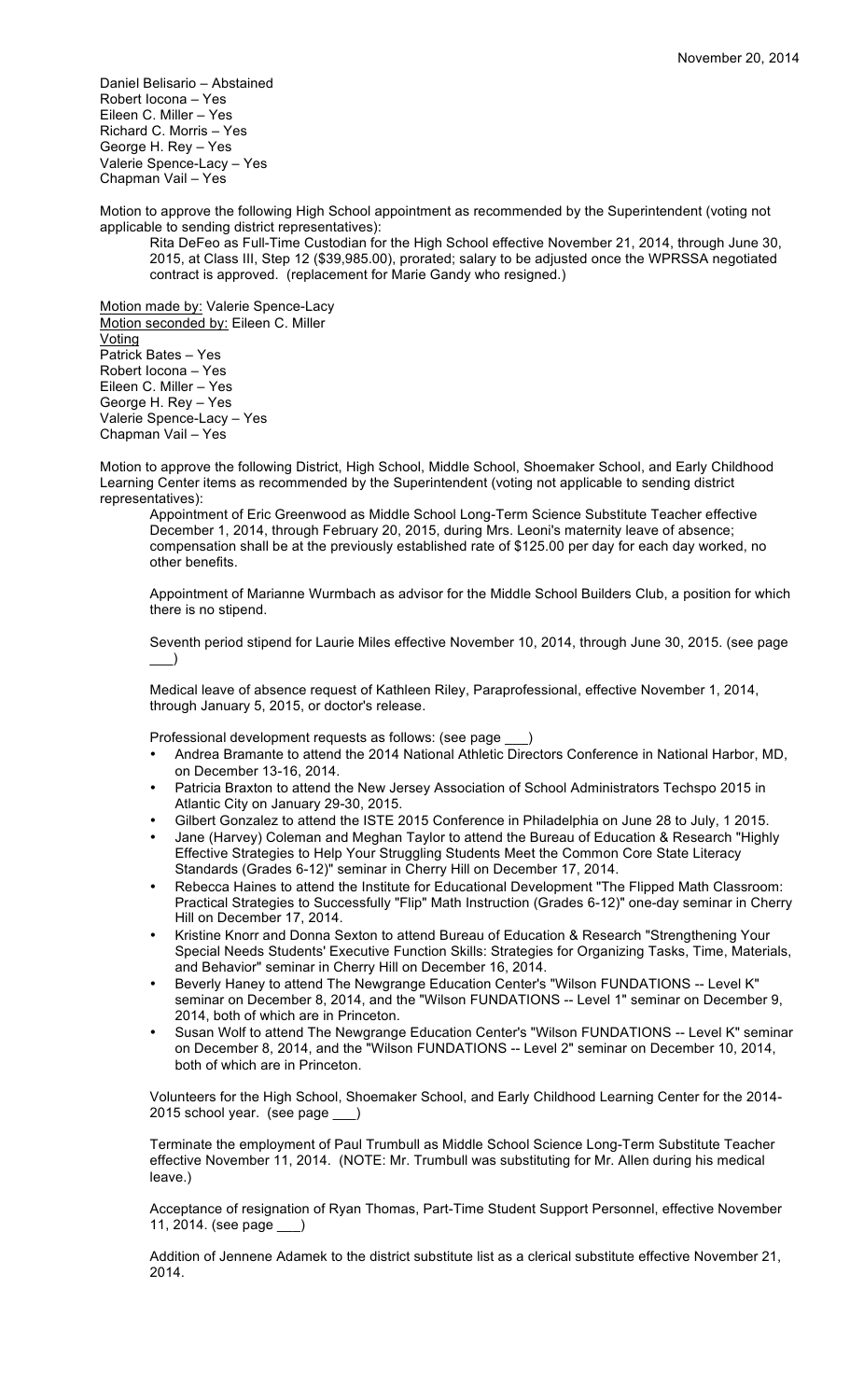Rescind the September 25, 2014, appointment of Ryan Tencza as teacher of the 8th Grade Agri-Science elective, and appoint Jennie Redkoles as teacher of the 8th Grade Agri-Science elective effective December 1, 2014, through June 30, 2015; compensation to be paid from the Monsanto Grant funds. (Note: This is a  $7<sup>th</sup>$  period stipend)

Approve the appointment of Sharon Krementz as 7th Grade Academic Team Leader during Mrs. Leoni's maternity leave of absence, effective December 1, 2014, through February 20, 2015; compensation shall be prorated accordingly.

Change in columnar placement of Sara Cobb from BA, Step 7 (\$51,863.00) to BA+30, Step 7 (\$53,512.00) retroactive to September 1, 2014. This move is in accordance with the negotiated agreement.

Appointment of Michele Eachus as Long-Term Substitute Paraprofessional for the William Roper Early Childhood Learning Center effective November 21, 2014, through on or about January 5, 2015, or Mrs. Riley's return from her medical leave of absence; compensation shall be at the rate of \$80.00 per day for each day worked, no other benefits.

Appointment of Ryan Tencza as Mentor to long-term substitute teacher Eric Greenwood, effective December 1, 2014, through February 20, 2015 at a stipend of \$550.00, prorated.

Motion made by: Valerie Spence-Lacy Motion seconded by: Eileen C. Miller **Voting** Patrick Bates – Yes Robert Iocona – Yes Eileen C. Miller – Yes George H. Rey – Yes Valerie Spence-Lacy – Yes Chapman Vail – Yes

FINANCE/FACILITIES/TRANSPORTATION COMMITTEE REPORT AND RECOMMENDATIONS -- Mr. Doug Painter, Chairperson.

Motion to approve the following District and School-Level items (voting not applicable to sending district representatives):

State of New Jersey tuition reimbursement contract for 2014-2015 school year. (Note: This contract provides reimbursement to the district for state responsible students.)

Contract with Gloucester County Special Services School District for the attendance of high school students NJSmart #1709115870 and NJSmart #1608818325, middle school student NJSmart #8692232997, and elementary school student NJSmart #1416288941 at a tuition cost of \$35,100.00 per student, plus a \$3,000.00 out of county surcharge per student for the 2014-2015 school year.

Contract with Gloucester County Special Services School District for the attendance of elementary school student NJSmart #2832900379 at a tuition cost of \$33,480.00 prorated to \$3,348.00, plus a prorated \$3,000.00 out of county surcharge beginning September 4, 2014, through September 29, 2014.

Contract with Gloucester County Special Services School District to provide a one-on-one teacher assistant to elementary school student NJSmart #1416288941 in the amount of \$35,280.00 for the 2014- 2015 school year.

Contract with Professional Education Services, Inc. (P.E.S.I) to provide educational instructional services to elementary school student NJSmart #2105951593 effective October 2, 2014, for up to three months.

Contract with Ark Educational Services to provide home instruction virtual education services for the 2014-2015 school year.

Reports of the District Fire/Security Drills for the month of October 2014.

Joint transportation agreement with Alloway Township Board of Education for route TW15 to transport high school students home from Woodstown's Twilight program beginning September 4, 2014, through June 30, 2014, (or the last day of school) at a per diem cost of \$44.00.

Addendum to route SLC-4 for an addition of 80 miles a day at \$1.00 per mile for an additional increase of \$80.00 per diem to transport elementary school student NJSmart #7584613926 beginning October 20, 2014, through the remainder of the 2014-2015 school year. This addendum is due to a state placement.

Change in route numbers to two previously approved jointures with Pittsgrove Township Board of Education as follows (all other route specifics remain the same):

Route #PG20, which was approved August 2014, has been changed to #PV20.

Route #CH8, which was approved September 2014, has been changed to #YALE-CH.

Acceptance of Wellness Grant in the amount of \$1,500.00 from Conner Strong & Buckelew.

Contract with independent contractor Neurobehavioral Wellness Center, Dr. Kathryn Arcari, for the 2014- 2015 school year.

Motion made by: Robert Iocona Motion seconded by: George H. Rey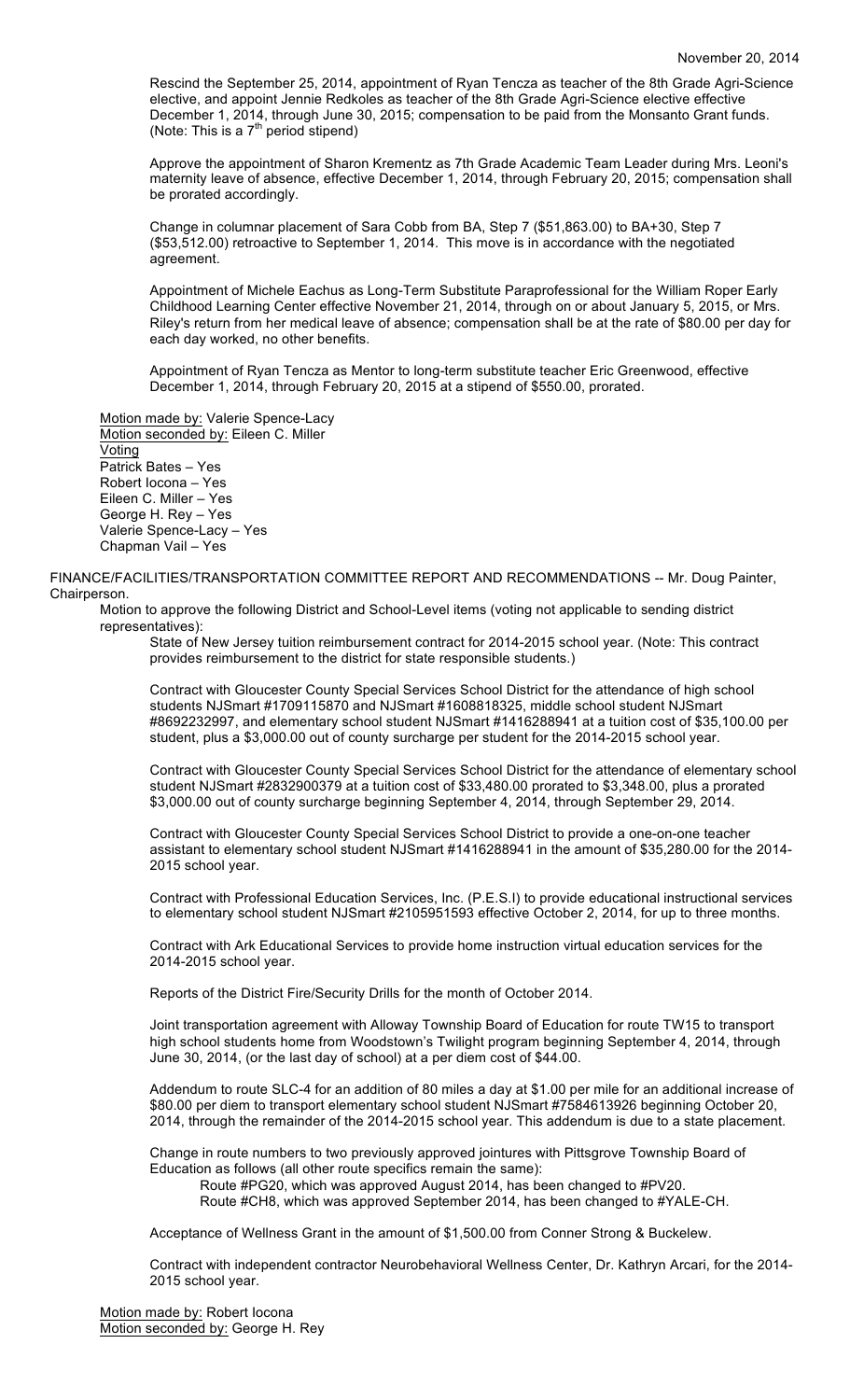Voting Patrick Bates – Yes Robert Iocona – Yes Eileen C. Miller – Yes George H. Rey – Yes Valerie Spence-Lacy – Yes Chapman Vail – Yes

OLD BUSINESS ITEMS – None

## NEW BUSINESS ITEMS

Motion to accept the official election results from the November 4, 2014, general election as certified by the Salem County Clerk as follows (voting not applicable to sending district representatives):

BOARD MEMBERS:

Borough of Woodstown:

Two Seats, Three-Year Full Term: Eileen C. Miller and Mark P. Kelty (write-in)

Township of Pilesgrove:

One Seat, Three-Year Full Term: Floyd R. Pennal (write-in) One Seat, One-Year Unexpired Term: J. Patrick Bates

BOND QUESTION: Yes 1,613 No 1,035

Motion made by: Eileen C. Miller Motion seconded by: Robert Iocona Voting Patrick Bates – Yes Robert Iocona – Yes Eileen C. Miller – Yes George H. Rey – Yes Valerie Spence-Lacy – Yes Chapman Vail – Yes

## OTHER REPORTS

President -- Mr. Vail reported on the following:

- Acknowledged to wonderful handling of our recent student loss.
- Acknowledged the loss of Mr. Jeff Allen,  $8<sup>th</sup>$  grade science teacher.
- Congratulated everyone on a successful referendum.
- Superintendent -- Mr. Thomas A. Coleman, Jr., reported on the following:
- Reiterated the recent loss of students and Mr. Jeff Allen.

Business Administrator -- Mr. Frank A. Rizzo reported on the following:

Referendum process will begin soon.

ADMINISTRATIVE REPORTS - Attached to Superintendent's Monthly Report and delivered under separate cover.

## SENDING DISTRICT REPORTS

Alloway Township -- Mr. Richard Morris, had nothing to report.

Upper Pittsgrove Township -- Mr. Daniel Belisario had nothing to report.

SCHOOL AGE CHILD CARE (SACC) REPORT -- Mrs. Eileen Miller had nothing to report.

DELEGATE REPORT – Mrs. Eileen Miller reported on the following:

• NJSBA Winter meeting will be held December 8, 2014 at the Salem County Vocational Technical School.

## FUTURE MEETINGS

November 9, 2014 -- Policy Committee, 5:30 p.m., district office.

November 9, 2014 -- Finance/Facilities Committee, 6:30 p.m., district office.

November 11, 2014 -- Personnel Committee, 5:30 p.m., district office.

November 11, 2014 -- Ed Programs Committee, 6:30 p.m., district office.

December 18, 2014 -- Regular Board Meeting, 7:00 p.m., Mary S. Shoemaker School Library.

## FOR YOUR INFORMATION

Enrollment Reports for the month of October. Suspension Reports for the month of October.

## RECESS INTO EXECUTIVE SESSION

The Open Public Meetings Act allows the Board to enter into executive session for confidential matters (N.J.S.A. 10:4- 12b). Matters discussed in executive session will remain confidential until such time as the need for confidentiality no longer exists.

Motion that the Board of Education enter into executive session, by resolution, to discuss a confidential student matter, pending litigation, and personnel. It is expected that the executive session will last approximately 60 minutes. The Board will reconvene in open public session immediately following. Formal action may or may not be taken as a result of the executive session. (8:54 p.m.)